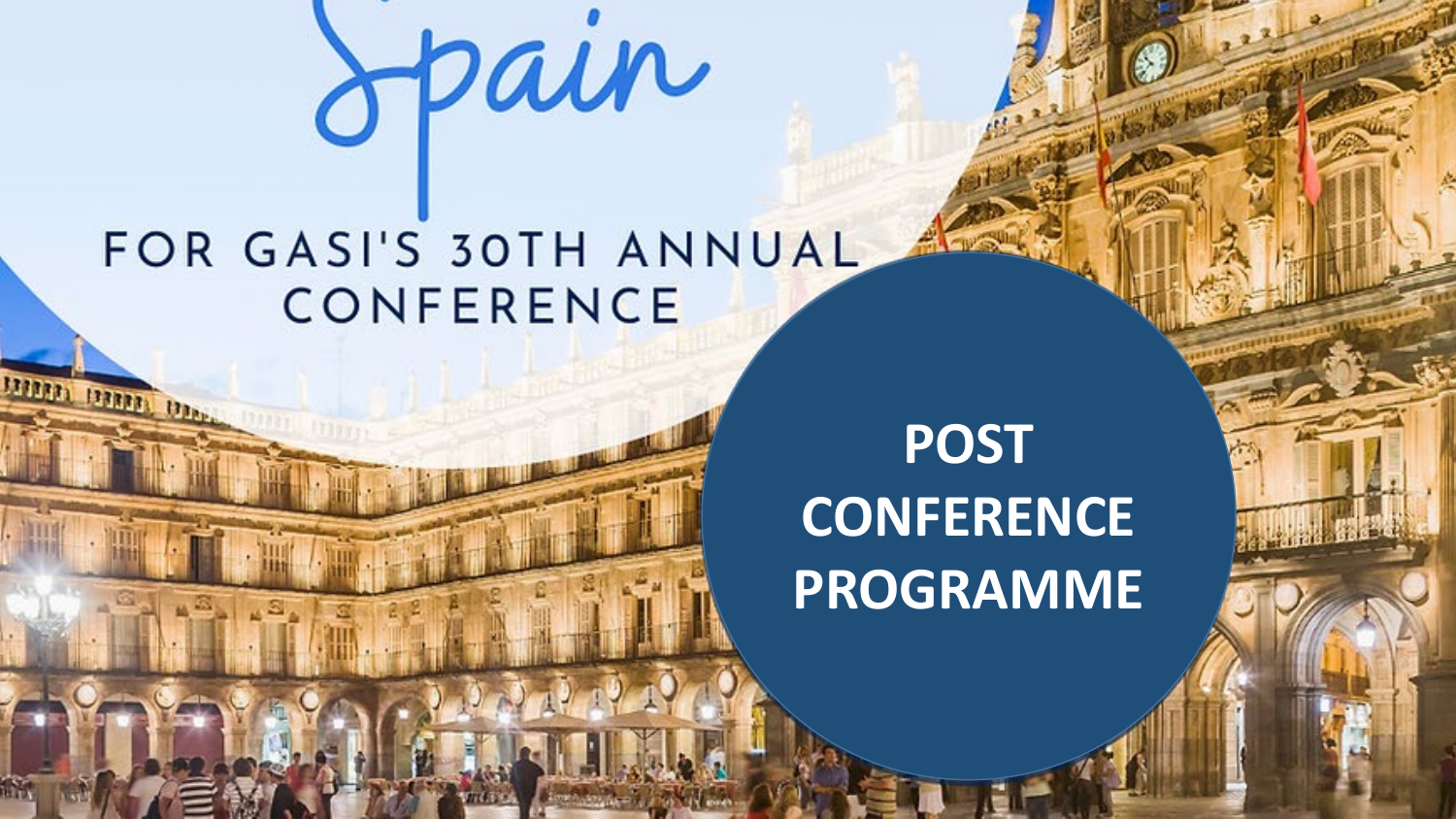#### **29 May 2022 – SEVILLA OUT OF TIMES**

Today we leave Salamanca to reach **Sevilla** by High-speed train.. Enjoy in the afternoon **a Boat guided cruise through the Guadalqivir River**, that will offer you a magical different perspective of the Andalusian Capital. Overnight in Sevilla.

#### . **30 May 2022 – PURE SEVILLA – LET'S DANCE!!!**

We start the morning with a **half day guided tour of the city**, visiting some of famous highlights of this magic city such as Plaza de España, Santa Cruz Quarter, La Cathedral, Royal Palace Alcazar (no entrances included). In the evening you will attend the most famous show in the city: **The Flamenco Night show,** accompanied by typical drinks! Overnight in Sevilla.

#### **31 May – CORDOBA: ARABIC HERITAGE**

Today we reach **Cordoba**, where we enjoy a half day guided tour of this amazing Arabic city. Today, Córdoba is still home to many notable pieces of Moorish architecture such as **The Mezquita-Catedral**, UNESCO Heritage. The UNESCO status has since been expanded to encompass the whole historic centre of Córdoba.

After the guided tour we have some free time before overnight in Cordoba area.



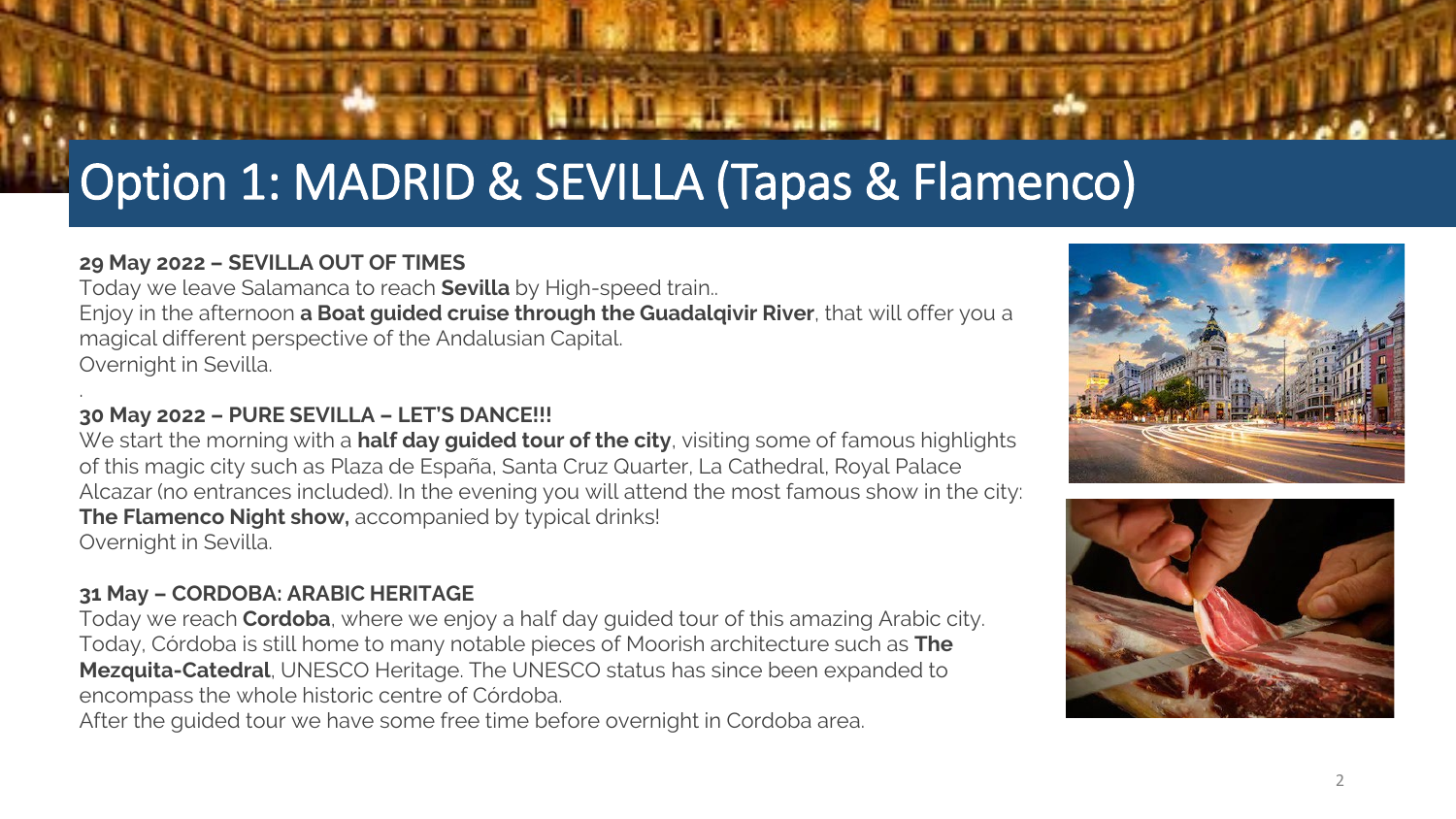#### **1 June 2022 – GO LOCAL! OLIVE OIL AND TOLEDO**

Let's go local today, discovering the amazing Andalusian countryside. Here we have the chance to pay visit to an **olive tree grow** and taste some typical product. We reach then the fantastic city of **Toledo**, where we will have some free time to buy the last souvenirs before the last overnight. Toledo is UNESCO Heritage as well, known as the "City of the Three Cultures" for the cultural influences of Christians, Muslims, and Jews reflected in its history. Overnight in Toledo.

#### **2 June 2022 – TASTY MADRID**

In the morning, transfer to Madrid. Enjoy today a Half Day guided tour "**Madrid traditional Markets**" featuring Mercado de San Miguel, Mercado de la Paz & Mercado de San Antón. In the evening, "**tapas night tour**". Your guide will lead you on a tour explaining the culture of "tapas" in Spain, exploring some of these "typical bars" and tasting a variety of tapas and wines. With your 1 day metro ticket, you decide when the party is over! Overnight in Madrid.

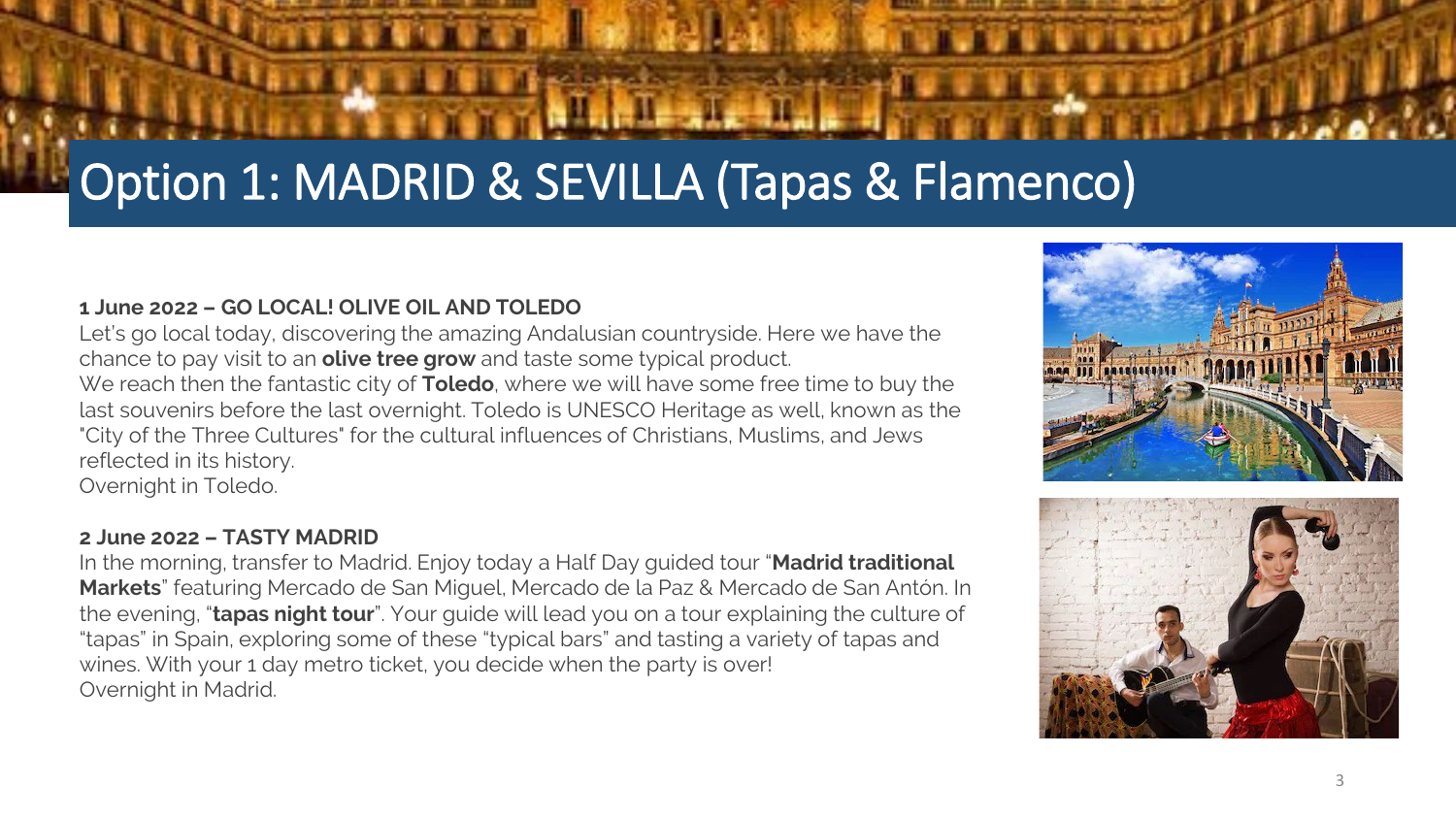#### **3 June 2022 – MADRID HIGHLIGHTS**

Half Day **Madrid Highlights** Tour. Visit places such as Plaza Mayor, Puerta del Sol, Puerta de Toledo, Almudena Cathedral and the **Prado Museum** (museum entrance ticket included). During the tour we will stop at **Museo del Jamón**, the first restaurant in Spain dedicated to the most typical Spanish cured meat, the Jamón Iberico. Here we will taste the Jamón and some typical wine. Overnight in Madrid.

#### **4 June 2022 – HALF-DAY GUIDED TOUR**

Today we will discover the history of Madrid from the time it was chosen as the capital. The tour begins in **Plaza De Oriente**, where the **Royal Palace**, and famous **Royal Theatre** are located. Our route takes us to Calle del Cordón, Plaza De La Villa, in the heart of Madrid, and the traditional **San Miguel Market**. We will then visit Plaza Mayor, Calle de la Sal and Calle Mayor, passing by the famous Chocolatería de San Ginés café. After walking through Puerta del Sol, we cross Calle Arenal and continue on to Plaza De Callao. We will visit the Royal Palace. The tour includes: Main staircase. Halberdiers Room, Hall of Columns, Throne Room and China Room. Gala Dining Room, Silver, Musical Instrument and Royal Dinnerware collections. Main courtyard, Royal Chapel and new rooms. Overnight in Madrid

#### **5 June 2022 – HASTA LUEGO!**  Transfer to Madrid Airport. Departure



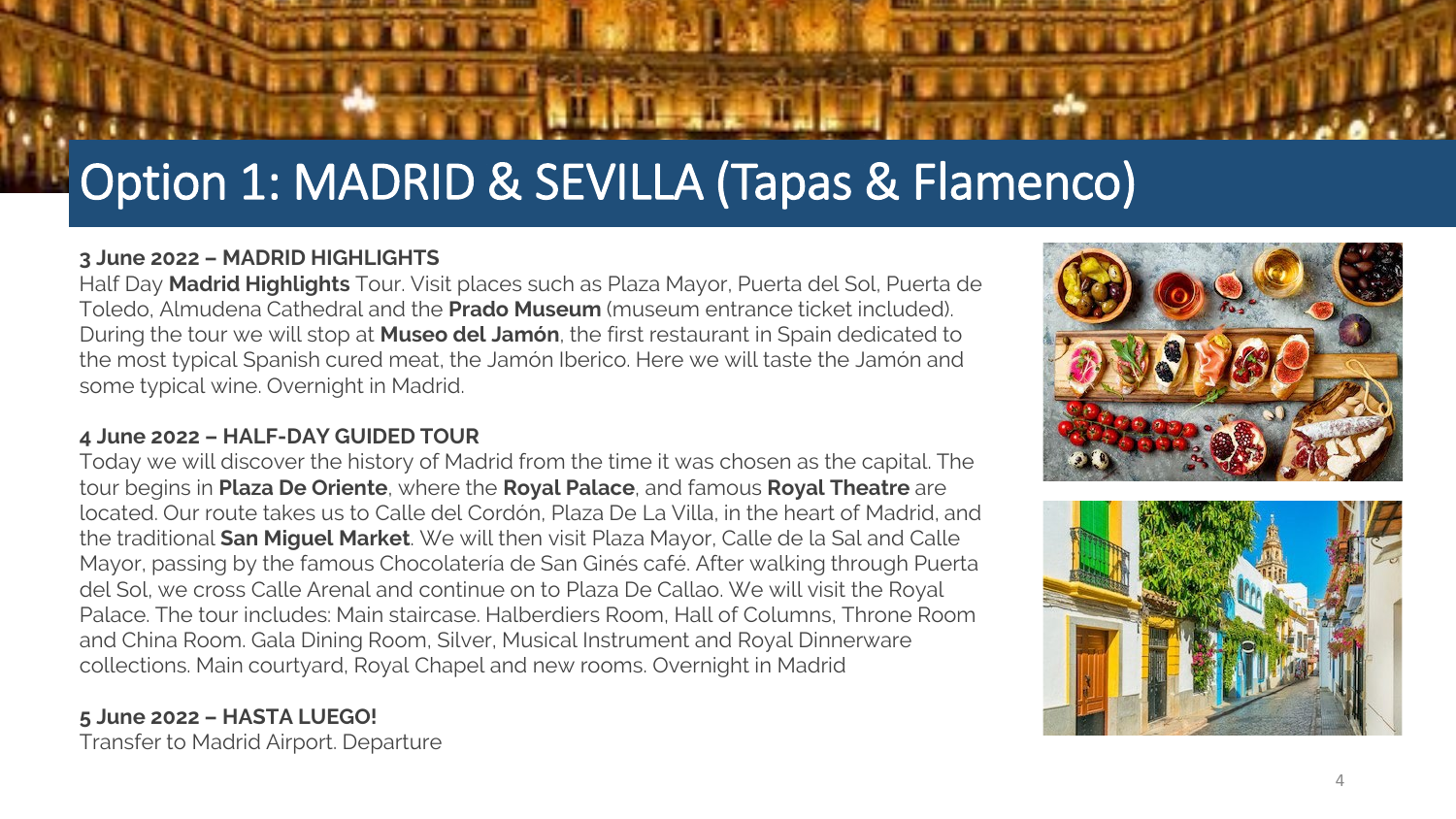| Rates                                | Price per person |
|--------------------------------------|------------------|
| Price per person in Double/Twin Room | $E$ 1.300,00     |
| Single supplement                    | $E$ 230,00       |

#### **INCLUDED**

✓ 7 nights BB in **4\* HOTELS** 

*\*Hotel names confirmation upon availability at the moment of request.* 

✓ Ground transportation and transfers as per program

✓ English speaking official guide for half day "Tasty Madrid and jamón", "Sevilla Highlights", "Guadalqivir River Cruise" and "Cordoba Highlights"

✓ English speaking official guide for full day "Madrid Highlights and Tapas Night"

✓ Jamón tasting in "Museo del Jamón"

 $\sqrt{\ }$  Tapas Night – 4 tapas, 4 drinks and 4 locals

✓ Guadalqivir River Cruise

✓ Flamenco Live Show with drink

✓ Olive grow visit and local products tasting

#### **NOT INCLUDED**

- Tips, porterage
- Entrances not mentioned in "inclusions"
- Anything not mentioned in "inclusions"

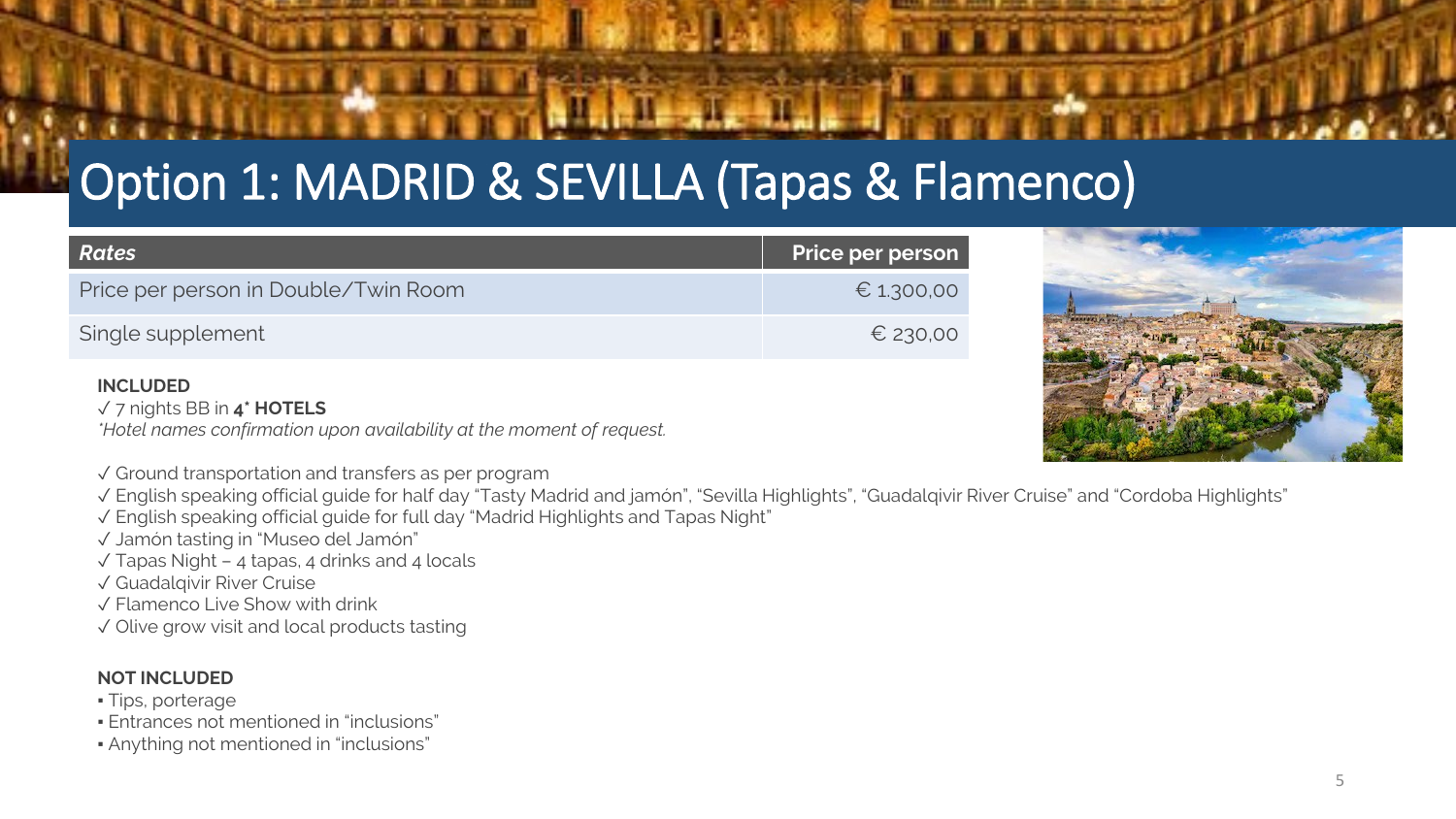# Option 2: CAMINO DE SANTIAGO

The Camino de Santiago (or Way of Saint James) from Sarria is the most popular section of the entire Camino de Santiago. This section, from Sarria to Santiago, is perfect for those pilgrims who want to capture the essence of the Camino de Santiago.

In this section, we will have the opportunity to venture off on many pleasant hikes, all while getting to enjoy the wonderful local cuisine. This route is ideal for meeting other pilgrims and immersing ourselves in the incredible natural setting that will accompany us throughout the entire Camino.

**29 May-** Transfer from Salamanca to Sarria. Accommodation **30 May** - Sarria - Portomarin (22,75 Kms) - Accommodation **31 May -** Portomarin - Palas de Rei (25 Kms) - Accommodation **1 June -** Palas de Rei - Arzúa (29,5 Kms) - Accommodation **2 June.-** Arzúa - Rúa (18 Kms) - Accommodation **3 June -** Rúa - Santiago de Compostela (21 Kms). Accommodation **4 June**.- Free day in Santiago de Compostela - Accommodation **5 June -** Breakfast. Transfer to Santiago de Compostela airport. End of services.